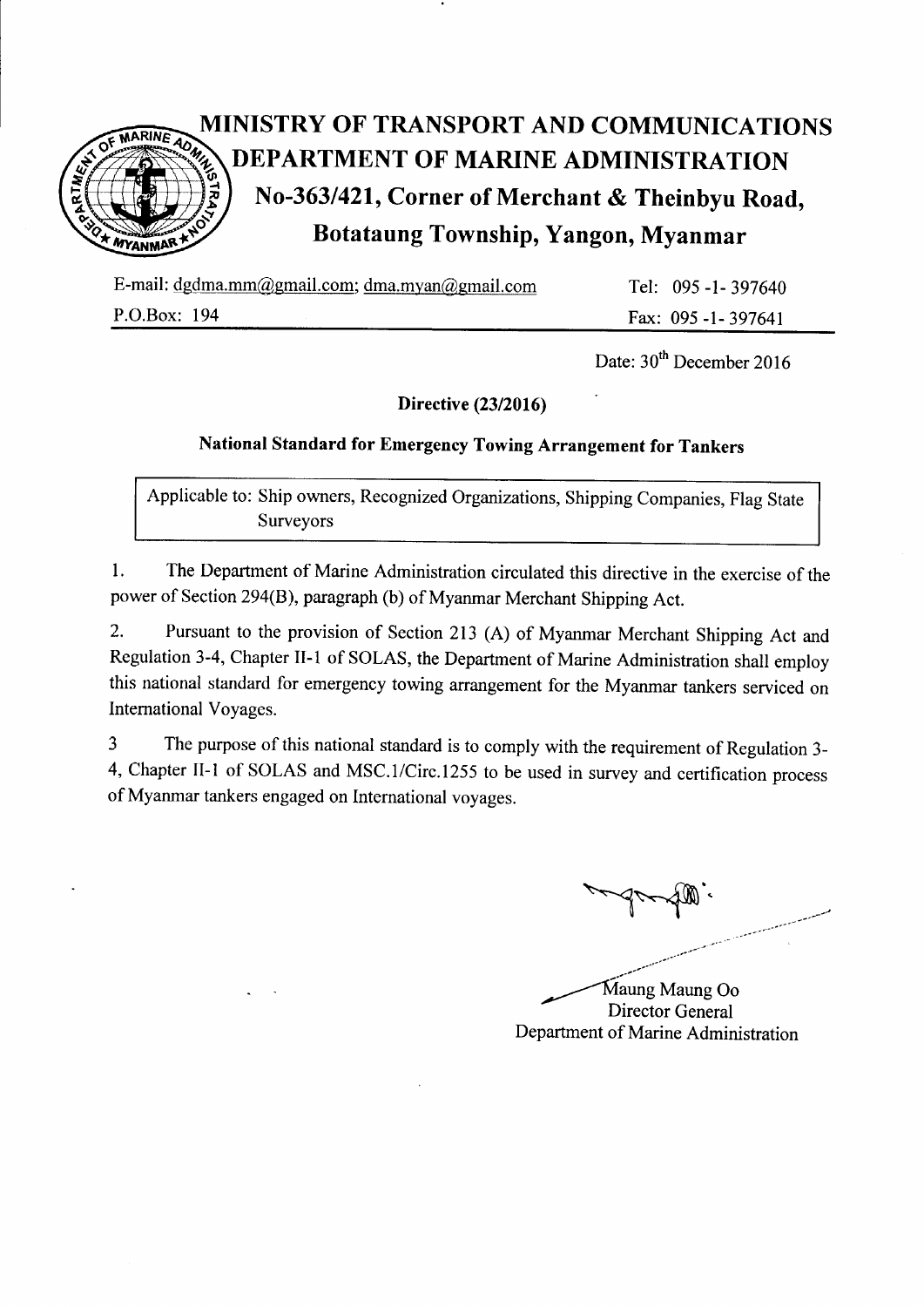# **NATIONAL STANDARD FOR EMERGENCY TOWING ARRANGEMENTS FOR TANKERS**

## **1 PURPOSE**

The purpose of this National Standard is to assist owners/operators in preparing ship-specific emergency towing procedures for ships subject to SOLAS regulation II-1/3-4.

## **2 APPLICATION**

**2.1** This Standard is applicable to the emergency towing arrangements that are equipped according to the rules on tankers of 20000 tons deadweight and above, including oil tanks, liquid chemical cargo carriers and liquefied gas carriers.

**2.2** Emergency towing arrangements equipped in accordance with **Regulation 3-4**, Chapter II-1 of SOLAS and MSC.1/Circ.1255 Guidelines for Owners/Operators on Preparing Emergency Towing Procedures, together with emergency towing procedure manual prepared in accordance therewith, are to be approved by the plan approval department onboard.

## **3 DRAWINGS AND DOCUMENTATION TO BE SUBMITTED**

**3.1** When the approval is being applied for, the following drawings and documentation to be submitted are to be submitted to Department of Marine Administration for approval:

- (1) Design calculations (fore part);
- (2) Design calculations (aft part);
- (3) Instructions for use;
- (4) General arrangement plan;
- (5) Fore part arrangement plan;
- (6) Aft part arrangement plan;
- (7) Chafing chain, chain stopper, fairlead, stopper plate, towing line, shackle, retrieving line;
- (8) Bracket, valve block, main axis, base, pneumatic winch, retrieving arrangements;
- (9) Storage box, force-bearing post, socket;
- (10)Test program for approval;
- (11)General information of the manufacturer:
	- a) manufacturer history and current situation;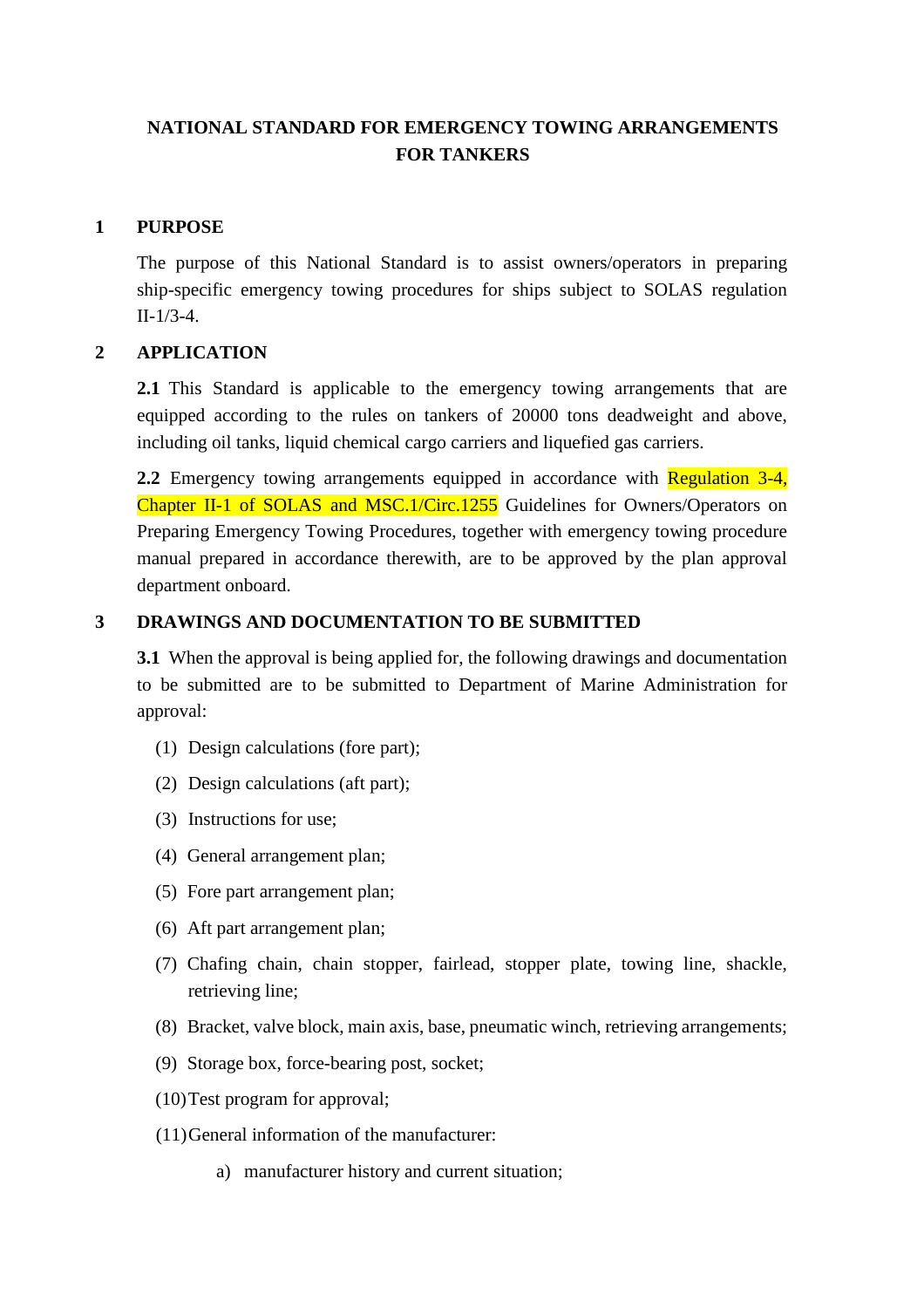- b) production history and capacity for relevant products;
- c) information on production and testing equipment (including name, intended service, specifications, capacity, etc.);
- d) quality information (product quality statistics, quality inspection records of the user, etc.);

(12)Quality control documents, warranty certificates, asbestos-free declaration.

## **4 EMERGENCY TOWING BOOKLET**

**4.1** The Emergency Towing Booklet (ETB) shall be ship specific and be presented in a clear, concise and ready-to use format (booklet, plan, poster, etc.).

## **4.2** Ship-specific data shall include but not be limited to:

- 1) ship's name;
- 2) call sign;
- 3) IMO number;
- 4) anchor details (shackle, connection details, weight, type, etc.);
- 5) cable and chain details (lengths, connection details, proof load, etc.);
- 6) height of mooring deck(s) above base;
- 7) draft range; and
- 8) displacement range.

**4.3** Comprehensive diagrams and sketches shall be available and include the following:

- 1) assembly and rigging diagrams;
- 2) towing equipment and strong point locations; and
- 3) equipment and strong point capacities and safe working loads (SWLs).

**4.4** A copy shall be kept at hand by the owners/operators in order to facilitate the passing on of information to the towage company as early as possible in the emergency. A copy shall also be kept in a common electronic file format, which will allow faster distribution to the concerned parties.

**4.5** A minimum of three copies shall be kept on board and located in:

- .1 the bridge;
- .2 a forecastle space; and
- .3 the ship's office or cargo control room.

# **5 REQUIREMENTS FOR THE ARRANGEMENTS AND COMPONENTS**

**5.1 General**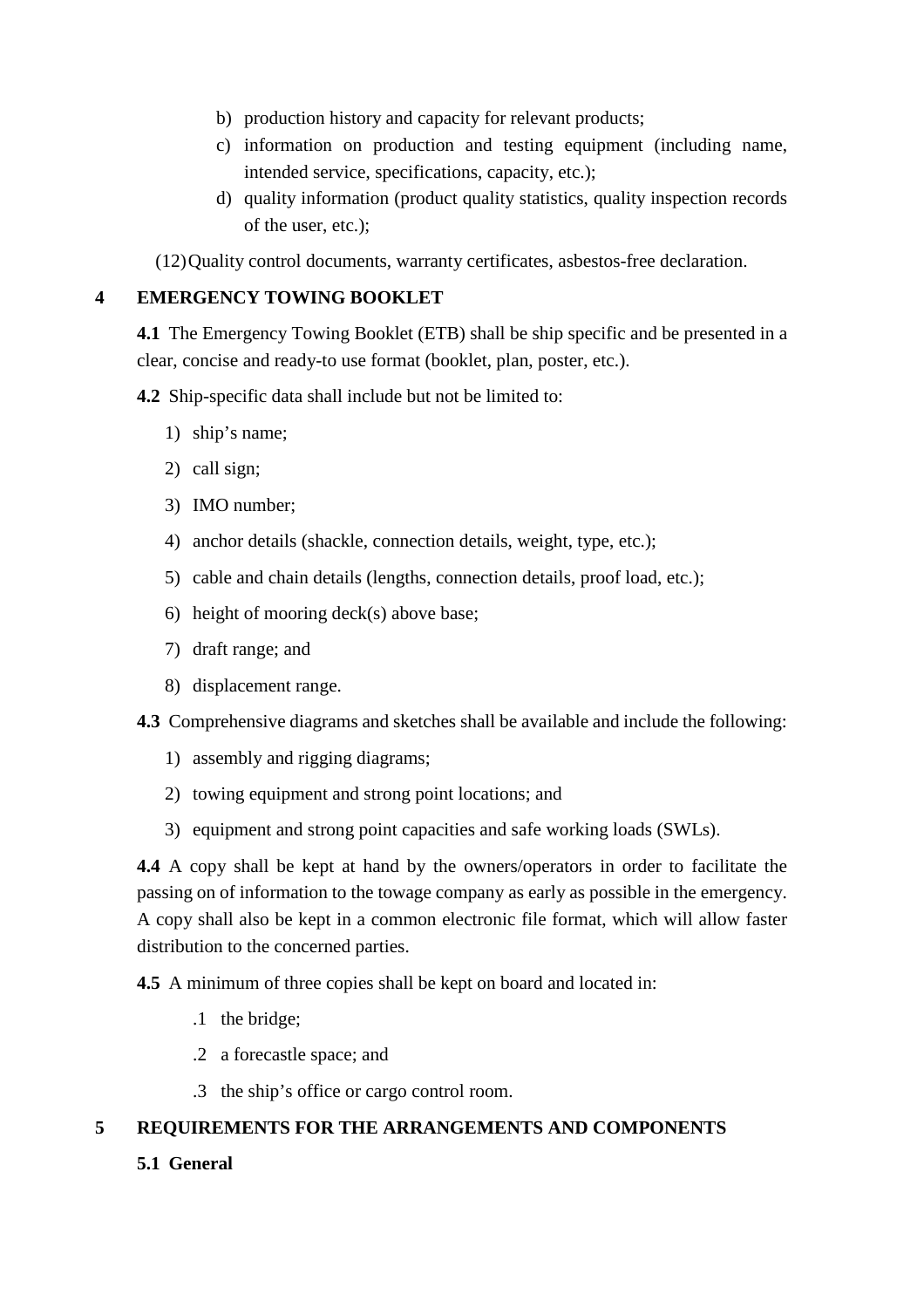The emergency towing arrangements shall be so designed as to facilitate salvage and emergency towing operations on tankers primarily to reduce the risk of pollution. The arrangements shall at all times be capable of rapid deployment in the absence of main power on the ship to be towed and easy connection to the towing vessel. Figure  $7(1)$ shows arrangements which may be used as reference.

|                 | Forward of ship* | Aft of ship         | Strength requirements |
|-----------------|------------------|---------------------|-----------------------|
| Pick-up gear    | optional         | Yes                 |                       |
| Towing pennant  | optional         | Yes                 | Yes                   |
| Chafing gear    | Yes              | Depending on design | Yes                   |
| Fairlead        | Yes              | Yes                 | Yes                   |
| Strongpoint     | Yes              | Yes                 | Yes                   |
| Roller pedestal | Yes              | Depending on design | ---                   |

#### **5.2 Towing components**

#### **5.3 Strength of the towing components**

- 5.3.1 Towing components as **specified in 5.2** for strength shall have a working strength of at least 1,000 kN for tankers of 20,000 tonnes deadweight and over but less than 50,000 tonnes deadweight and at least 2,000 kN for tankers of 50,000 tonnes deadweight and over(working strength is defined as one half ultimate strength). The strength shall be sufficient for all relevant angles of towline, i.e. up to 90° from the ship's centreline to port and starboard and 30° vertical downwards.
- 5.3.2 Other components shall have a working strength sufficient to withstand the load to which such components may be subjected during the towing operation.

#### **5.4 Length of towing pennant**

The towing pennant shall have a length of at least twice the lightest seagoing ballast freeboard at the fairlead plus 50 m.

#### **5.5 Location of strongpoint and fairlead**

The bow and stern strongpoint and fairleads shall be located so as to facilitate towing from either side of the bow or stern and minimize the stress on the towing system.

#### **5.6 Strongpoint**

The inboard end fastening shall be a stopper or bracket or other fitting of equivalent strength. The strongpoint can be designed integral with the fairlead.

#### **5.7 Fairleads**

5.7.1 Size

Fairleads shall have an opening large enough to pass the largest portion of the chafing gear, towing pennant or towing line.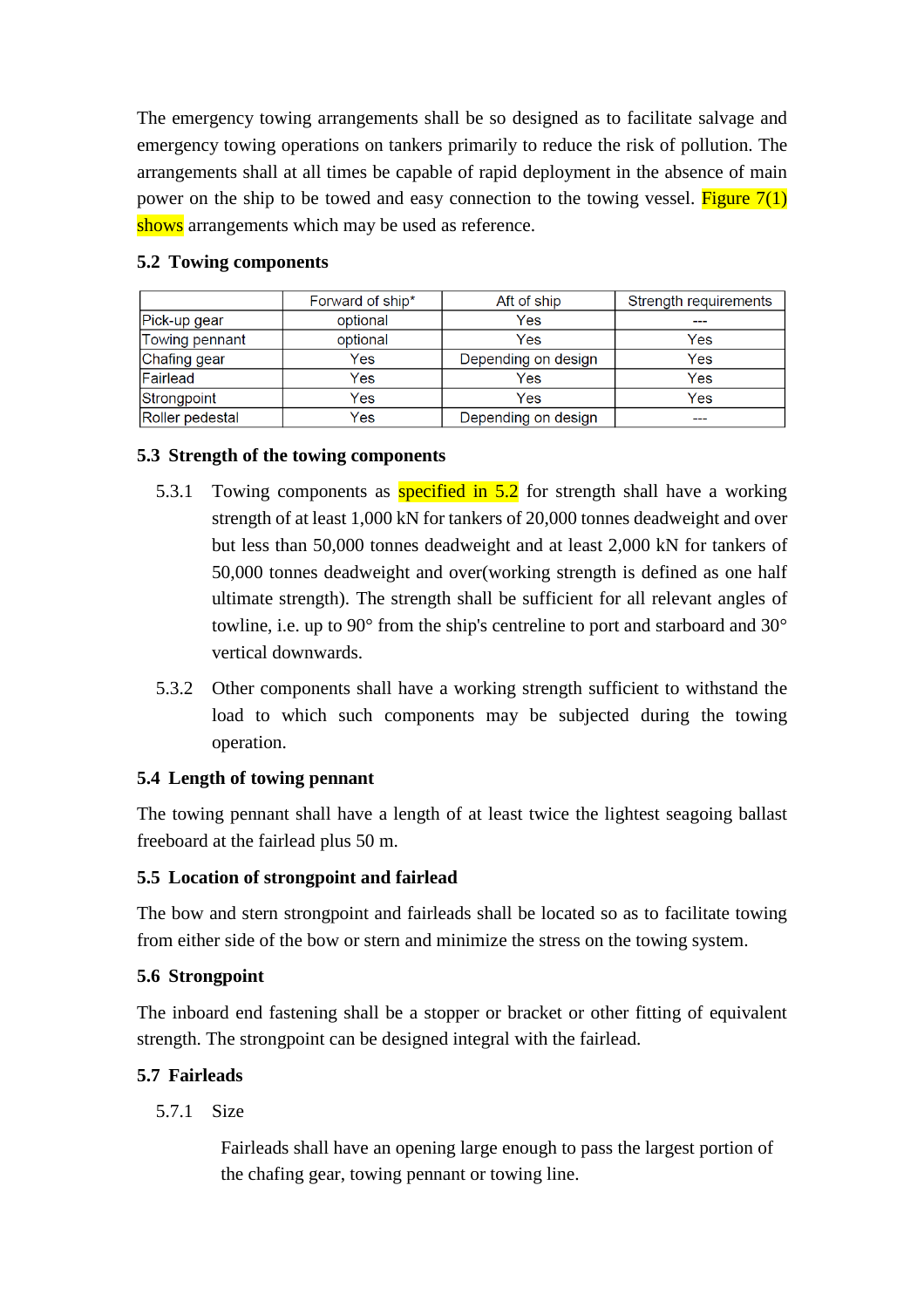#### 5.7.2 Geometry

The fairlead shall give adequate support for the towing pennant during towing operation which means bending 90°to port and to starboard side and 30°vertical downwards. The vending ratio (towing pennant bearing surface diameter to towing pennant diameter shall be not less than 7 to 1.

5.7.3 Vertical location

The fairlead shall be located as close as possible to the deck and, in any case, in such a position that the chafing chain is approximately parallel to the deck when it is under strain between the strongpoint and the fairlead.

#### **5.8 Chafing chain**

Different solutions on design of chafing gear can be used. If a chafing chain is to be used, it shall have the following characteristics:

5.8.1 Type

The chafing chain shall be stud link chain.

5.8.2 Length

The chafing chain shall be long enough to ensure that the towing pennant remains outside the fairlead during the towing operation. A chain extending from the strongpoint to a point at least 3 m beyond the fairlead shall meet this criterion.

#### 5.8.3 Connecting Limits

One end of the chafing chain shall be suitable for connection to the strongpoint. The other end shall be fitted with a standard pear-shaped open link allowing connection to a standard bow shackle.

5.8.4 Stowage

The chafing chain shall be stowed in such a way that it can be rapidly connected to the strongpoint.

#### 5.8.5 Towing Connection

The towing pennant shall have a hard eye-formed termination allowing connection to a standard bow shackle.

#### **6 DEVELOPING PROCEDURES**

**6.1** Ship-specific procedures shall be identified during the ship's evaluation and entered accordingly in the ETB. The procedures shall include, as a minimum, the following:

.1 a quick-reference decision matrix that summarizes options under various emergency scenarios, such as weather conditions (mild, severe), availability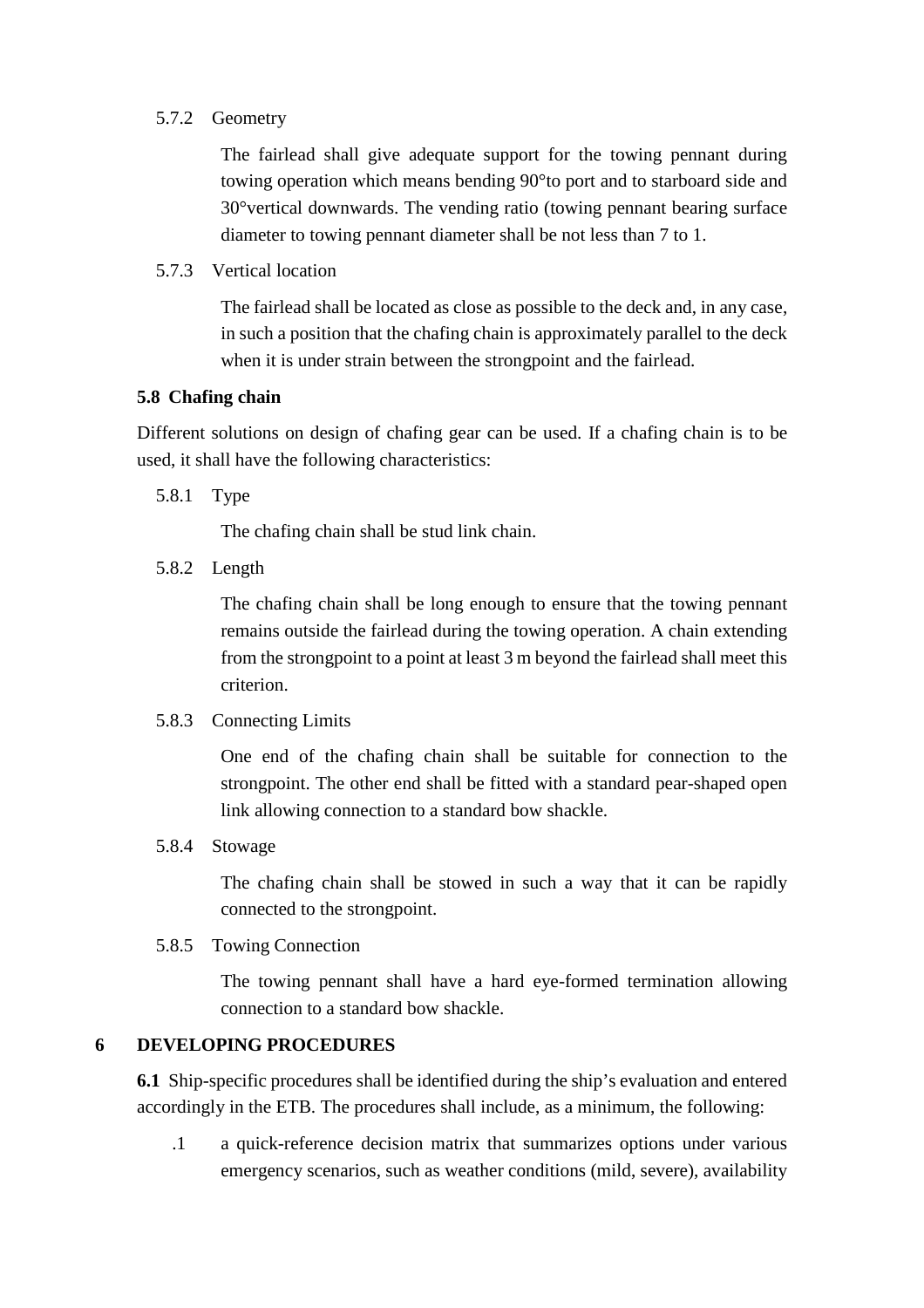of shipboard power (propulsion, on-deck power), imminent danger of grounding, etc.;

- .2 organization of deck crew (personnel distribution, equipment distribution, including radios, safety equipment, etc.);
- .3 organization of tasks (what needs to be done, how it should be done, what is needed for each task, etc.);
- .4 diagrams for assembling and rigging bridles, tow lines, etc., showing possible emergency towing arrangements for both fore and aft. Rigged lines should be lead such that they avoid sharp corners, edges and other points of stress concentration;
- .5 power shortages and dead ship situations, which must be taken into account, especially for the heaving across of heavy towing lines;
- .6 a communications plan for contacting the salvage/towing ship . This plan shall list all information that the ship's master needs to communicate to the salvage/towing ship. This list shall include but not be limited to:
	- .1 damage or seaworthiness;
	- .2 status of ship steering;
	- .3 propulsion;
	- .4 on deck power systems;
	- .5 on-board towing equipment;
	- .6 existing emergency rapid disconnection system;
	- .7 forward and aft towing point locations;
	- .8 equipment, connection points, strong points and safe working loads (SWL);
	- .9 towing equipment dimensions and capacities; and
	- .10 ship particulars;
- .7 evaluation of existing equipment, tools and arrangements on board the ship for possible use in rigging a towing bridle and securing a towline;
- .8 identification of any minor tools or equipment providing significant improvements to the "tow ability" of the ship;
- .9 inventory and location of equipment on board that can be used during an emergency towing situation;
- .10 other preparations (locking rudder and propeller shaft, ballast and trim, etc.);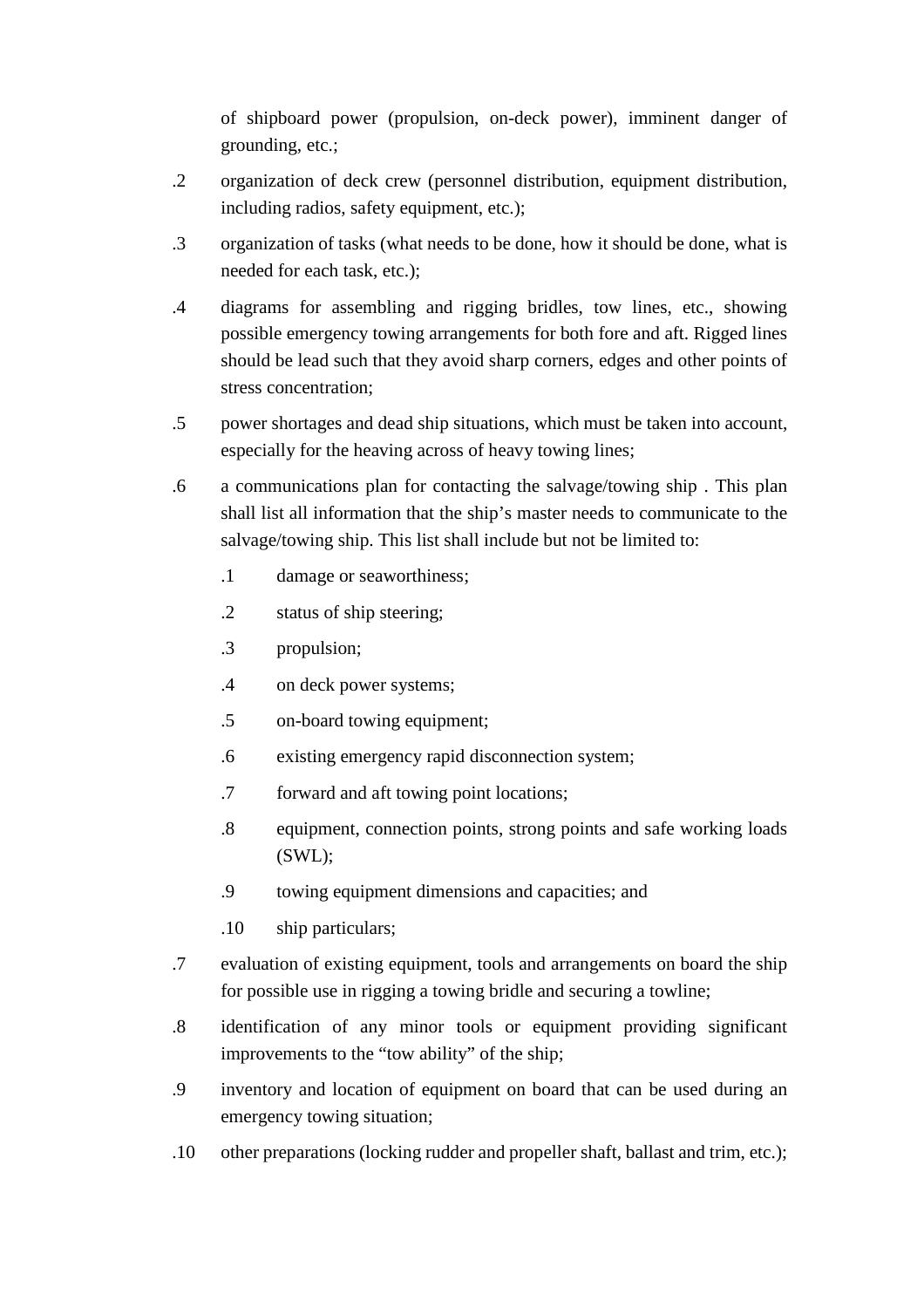and

.11 other relevant information (limiting sea states, towing speeds, etc.).

# **7 READY AVAILABILITY OF TOWING ARRANGEMENTS**

**7.1** To facilitate approval of such equipment and to ensure rapid deployment, emergency towing arrangements shall comply with the following criteria:

- .1 The aft emergency towing arrangement shall be pre-rigged and be capable of being deployed in a controlled manner in harbour conditions in not more than 15 min.
- .2 The pick-up gear for the aft towing pennant shall be designed at least for manual operation by one person taking into account the absence of power and the potential for adverse environmental conditions that may prevail during such emergency towing operations. The pick-up gear shall be protected against the weather and other adverse conditions that may prevail.
- .3 The forward emergency towing arrangement shall be capable of being deployed in harbour conditions in not more than 1 hr.
- .4 The forward emergency towing arrangement shall be designed at least with a means of securing a towline to the chafing gear using a suitably positioned pedestal toller to facilitate connection of the towing pennant.
- .5 Forward emergency towing arrangements which comply with the requirements for aft emergency towing arrangements may be accepted.
- .6 All emergency towing arrangements shall be clearly marked to facilitate safe and effective use even in darkness and poor visibility.

**7.2** All emergency towing components shall be inspected by ship personnel at regular intervals and maintained in good working order.

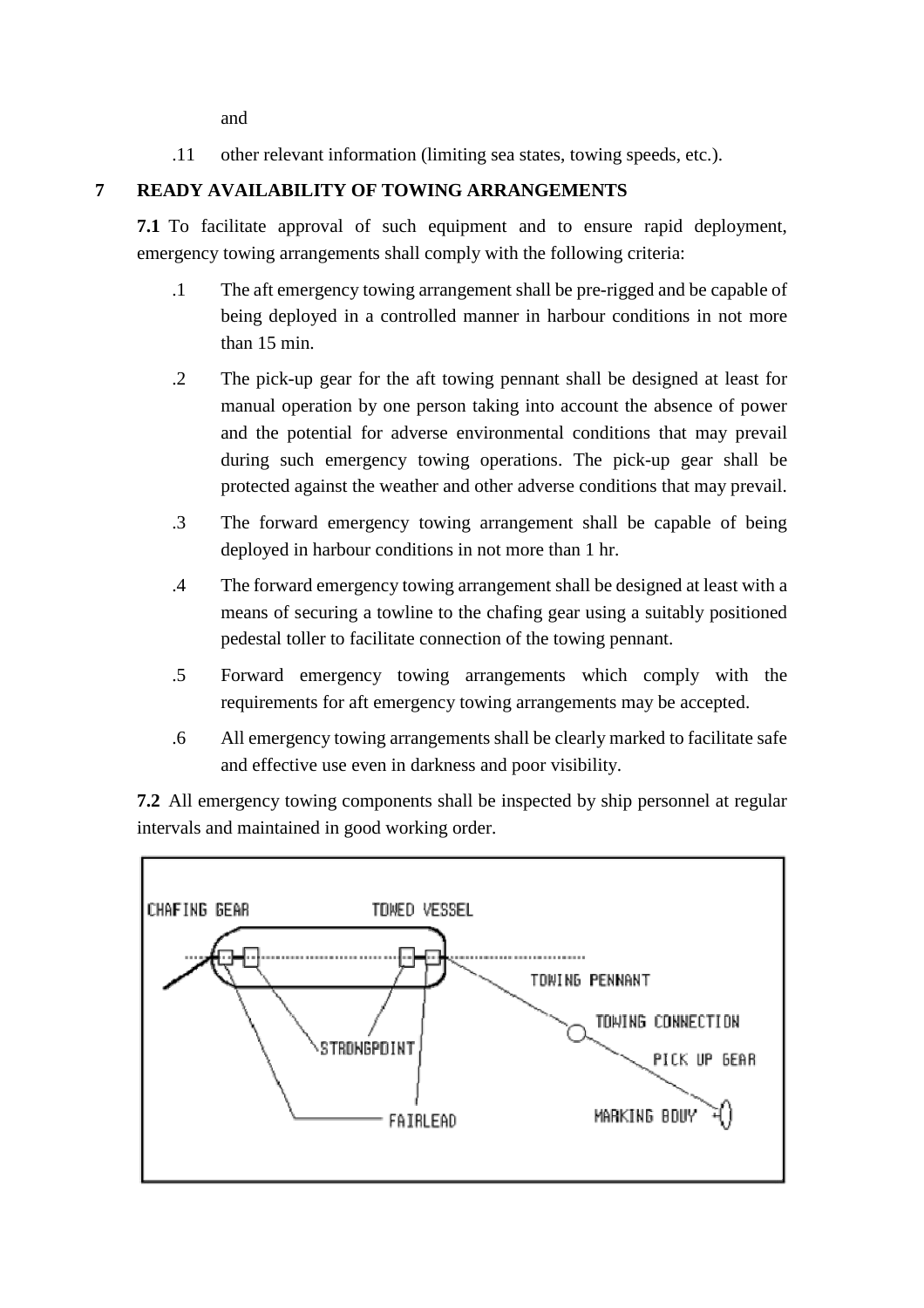Figure 7(1) – Typical Emergency Towing Arrangements

#### **8 MATERIALS AND COMPONENTS**

**8.1** Materials and components are to comply with relevant requirements of Recognized Organizations' Rules.

**8.2** The chafing chain, chain stopper, fairlead, stopper plate, towing line, shackle, force-bearing post and socket of emergency towing arrangements are to be furnished with Recognized Organizations' marine product certificates or equivalent certification documents.

#### **9 TYPE TEST**

#### **9.1 Test method (I)**

9.1.1 Fore part emergency towing arrangements:

- a) A test load equal to 2 times safe working load, 2000Kn (for ships of 20000-50000 tons deadweight or 4000Kn (for ships of >50000 tons deadweight), is to be applied to the anchor cable along two directions at 90° angle to the left side and left side of the fairlead respectively and at 30° angle vertically downward at the same time, and the test load is to be maintained for 5 minutes.
- b) Various parts are to be examined and free from permanent destructive deformation after the test.

As shown in the diagrams below Figure 9(1):

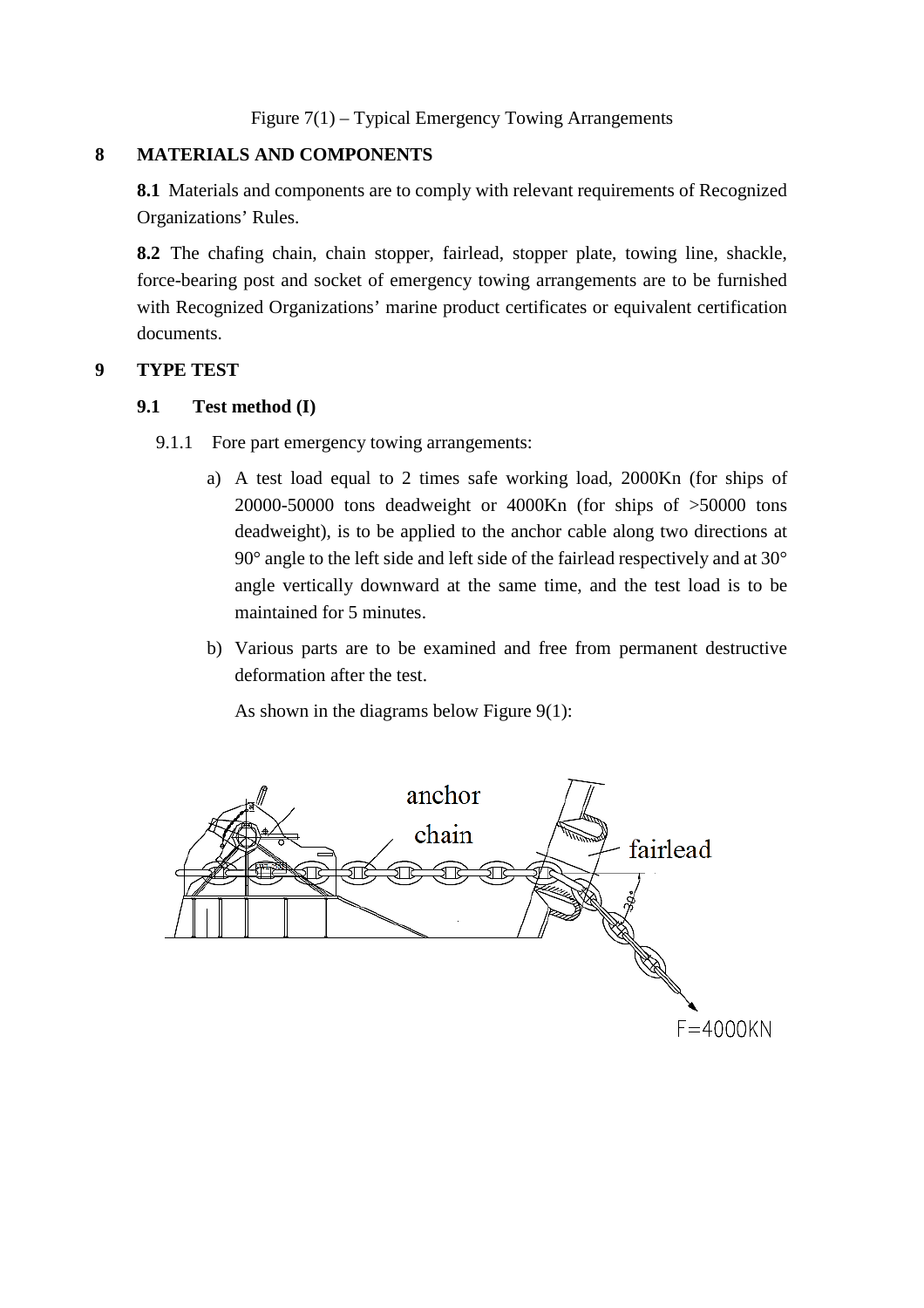

Figure 9(1) Schematic of Fore part emergency towing arrangements

- 9.1.2 Aft part emergency towing arrangements:
	- a) A test load equal to 2 times safe working load, 2000Kn (for ships of 20000-50000 tons deadweight) or 4000Kn (for ships of >50000 tons deadweight), is to be applied to the wire rope along the direction at 90° angle to the left-right direction of the fairlead and along the two directions at 30° angle vertically downward, and the test load is to be maintained 5 five minutes.
	- b) Various parts are to be examined and free from permanent destructive deformation after the test.

As shown in the diagrams below Figure 9(2):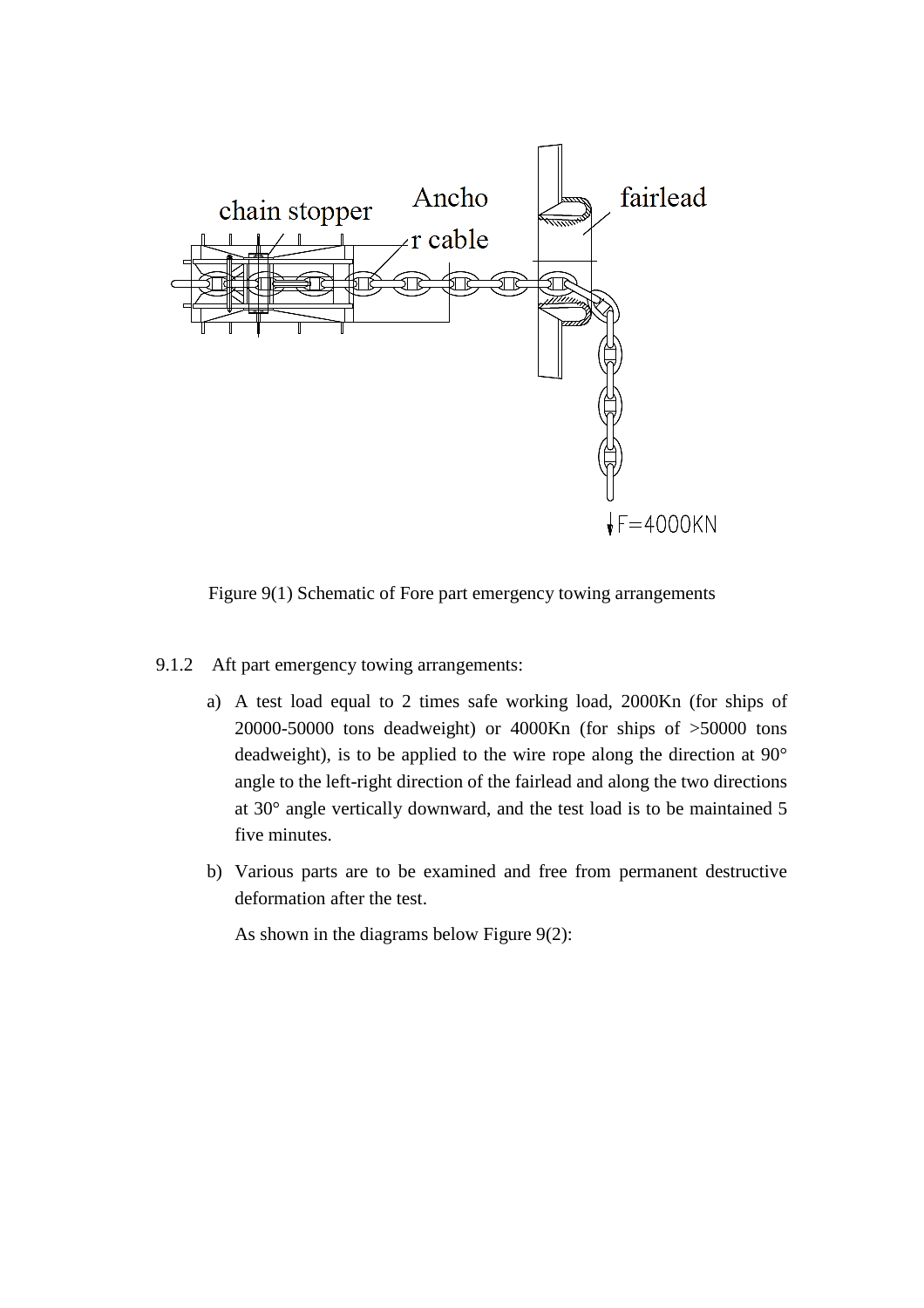

Figure 9(2) Schematic of Aft part emergency towing arrangements

## **9.2** Test method (II)

## 9.2.1 Fore part emergency towing arrangements:

- a) Test of chain stopper
	- (i) The chain stopper is to be fixed onto the test bench. A test load equal to 2 times safe working load (2000Kn or 4000Kn) is to be applied to the chain stopper and maintained for 5 minutes.
	- (ii) Various parts are to be examined and free from permanent destructive deformation after the test.

As shown in the diagram below Figure 9(3):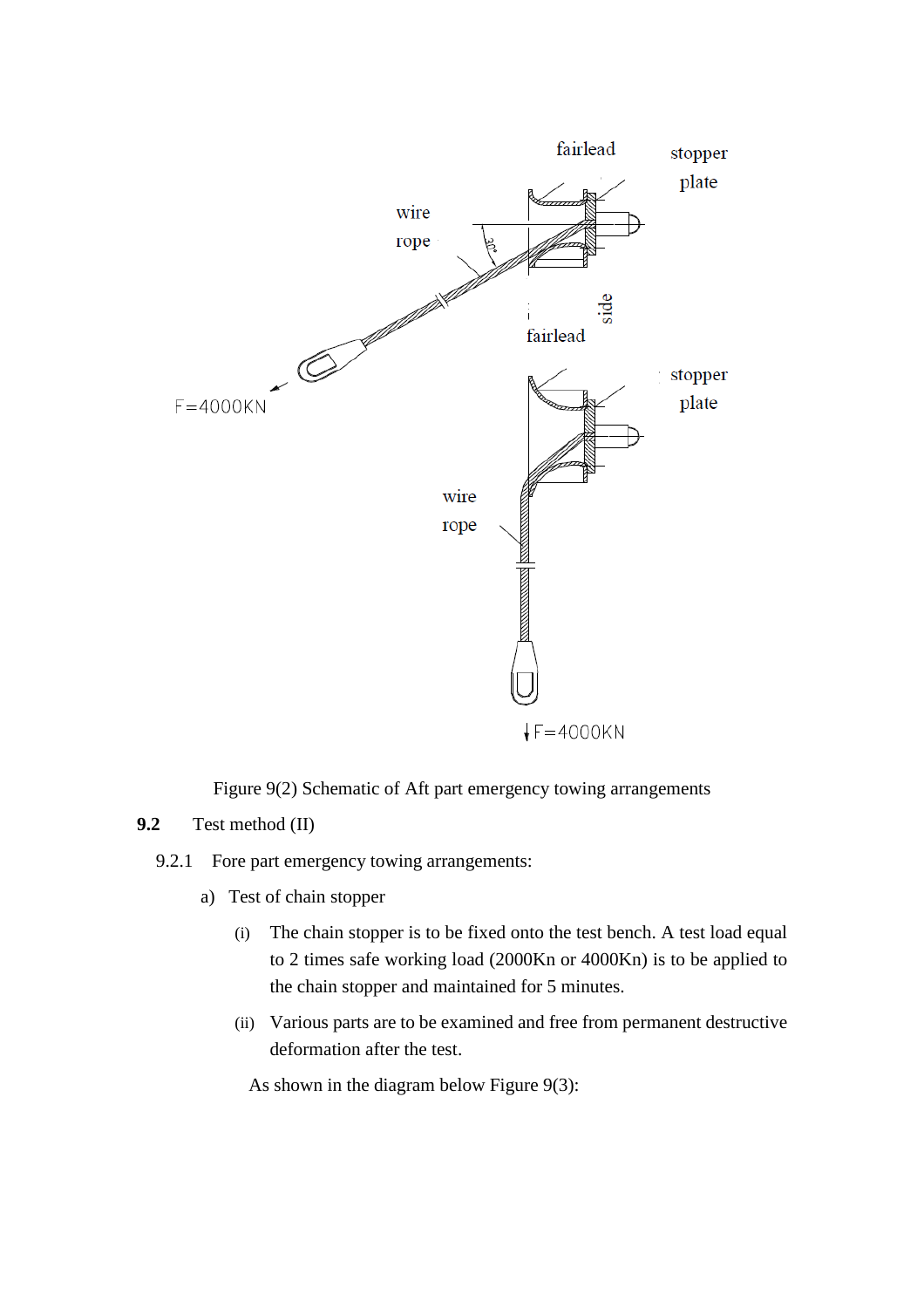

Figure 9(3) Schematic of Chain Stopper Test

- b) Test of fairlead and anchor cable
	- (i) The anchor cable is to be fed through the fairlead and a test load equal to 2 times safe working load (2000Kn or 4000Kn) is to be applied to the anchor cable along two directions, namely, at 90° angle to the left side of the fairlead and at 30° angle vertically downward at the same time, and at 90° angle to the right side of the fairlead and at 30° angle vertically downward at the same time, and the test load is to be maintained for 5 minutes.
	- (ii) Various parts are to be examined and free from permanent destructive deformation after the test.

As shown in the diagram below Figure 9(4):



**Figure 9(4) Schematic of fairlead and anchor chain test**

- 9.2.2 Aft part emergency towing arrangements:
	- a) Test of stopper plate and wire rope thimble
		- (i) The wire rope is to be fed through the fairlead and the wire rope thimble is to be in close contact with the stopper plate. Then a test load equal to 2 times safe working load (2000Kn or 4000Kn) is to be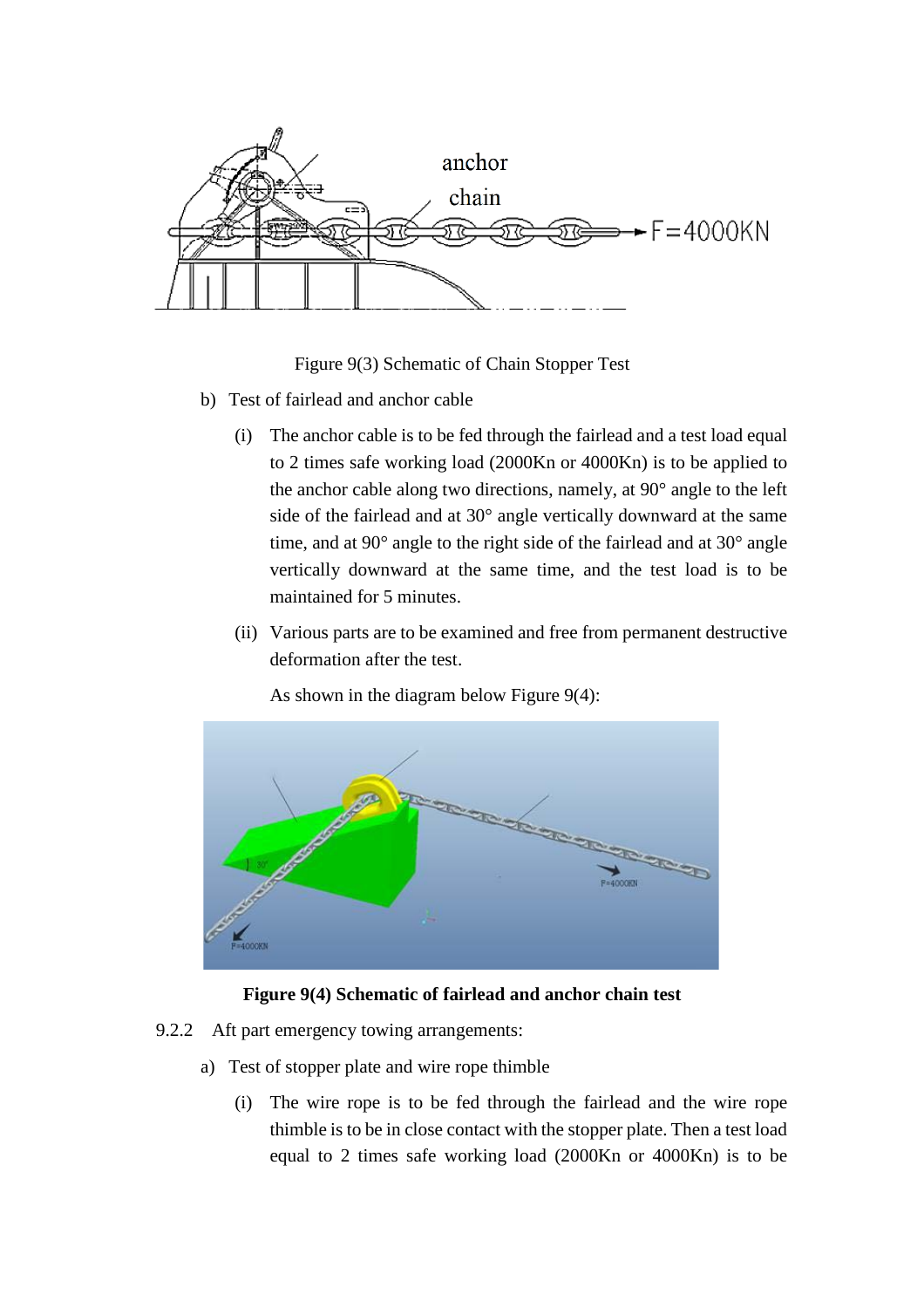applied to the wire rope along two directions, namely, at 90° angle to the left side of the fairlead and at 30° angle vertically downward at the same time, and at 90° angle to the right side of the fairlead and at 30° angle vertically downward at the same time, and the test load is to be maintained for 5 minutes.

(ii) Various parts are to be examined and free from permanent destructive deformation after the test.



As shown in the diagram below Figure 9(5):

Figure 9(5) Schematic of Stopper Plate and Wire Rope Clip Test

- b) Test of wire rope and fairlead
	- (i) The wire rope is to be fed through the fairlead and a test load equal to 2 times safe working load (2000Kn or 4000Kn) is to be applied to the wire rope along two directions, namely, at 90° angle to the left side of the fairlead and at 30° angle vertically downward at the same time, and at 90° angle to the right side of the fairlead and at 30° angle vertically downward at the same time, and the test load is to be maintained for 5 minutes.
	- (ii) Various parts are to be examined and free from permanent destructive deformation after the test.
	- (iii) Where it is not possible to test the entire piece of wire rope at one time, the wire rope may be tested section by section following step 1.

As shown in the diagram below Figure 9(6):